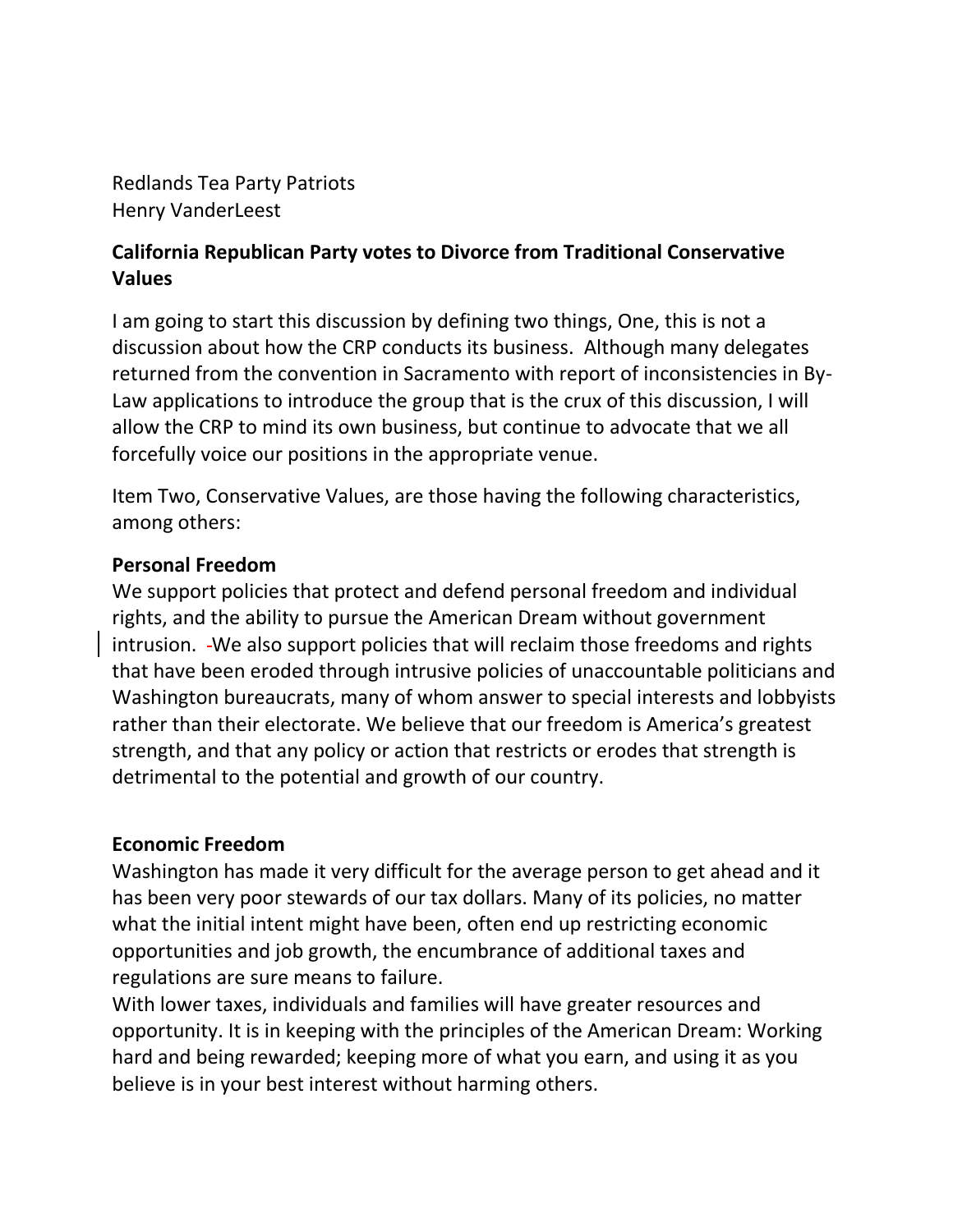## **Debt-Free Future**

The current U.S. national debt is over \$18 trillion, which means that every single American citizen's share of the national debt is more than \$56,000. This year the federal government will borrow 40 cents of every dollar it spends. The yearly budget deficit now exceeds \$1 trillion while the national debt exceeds \$18 trillion. Washington has not meaningfully reduced spending, regardless of which political party has been in control. Instead, Washington's answer to these problems has been to simply ignore them by taking more of your money through taxation, raising the debt ceiling, and printing more money – instead of cutting back on the runaway spending and reducing the size of the government. This current path is unsustainable and must be reversed with policies that help us repair the damage and create a debt free future so that our children and grandchildren see greater opportunities ahead.

These are the Core Principals of the Tea Party Patriots stated in a very brief form.

There is another element that is not so often stated. That is the knowledge that our Country was based on the simply stated belief that our rights come directly from our Creator. That government was instituted to guard these rights. No matter what you call God, Creator, I Am, Jehovah, Supreme Creator, Heavenly Father, we can all acknowledge this belief was core to the establishment of our country. There is no ambiguity concerning the beliefs that this encompasses. Direct references to the 10 Commandments have guided our moral conduct in the public sector and private life, well, for as long as creation allows. One of these beliefs is that marriage is defined by god's word as the union of one man and one woman.

This brings me to the focus of this issue, the CRP voted to include a group Called the "Log Cabin Republicans" as representing the Party affairs. Now, including more "conservative" groups should be a goal, as long as that group espouses belief and performs deeds according to those beliefs. And perusing the website for this group appears to do so.

 There is another side, and that is the side that the "LGBT" lobby has made apparent success in redefining marriage, at least as far as civil authorities are concerned. But God's word is immutable in this respect. If this were the end of the discussion, we might step away and hold our discourse, but this lobby is not satisfied with a simple definition. The proof, you have undoubtedly heard about